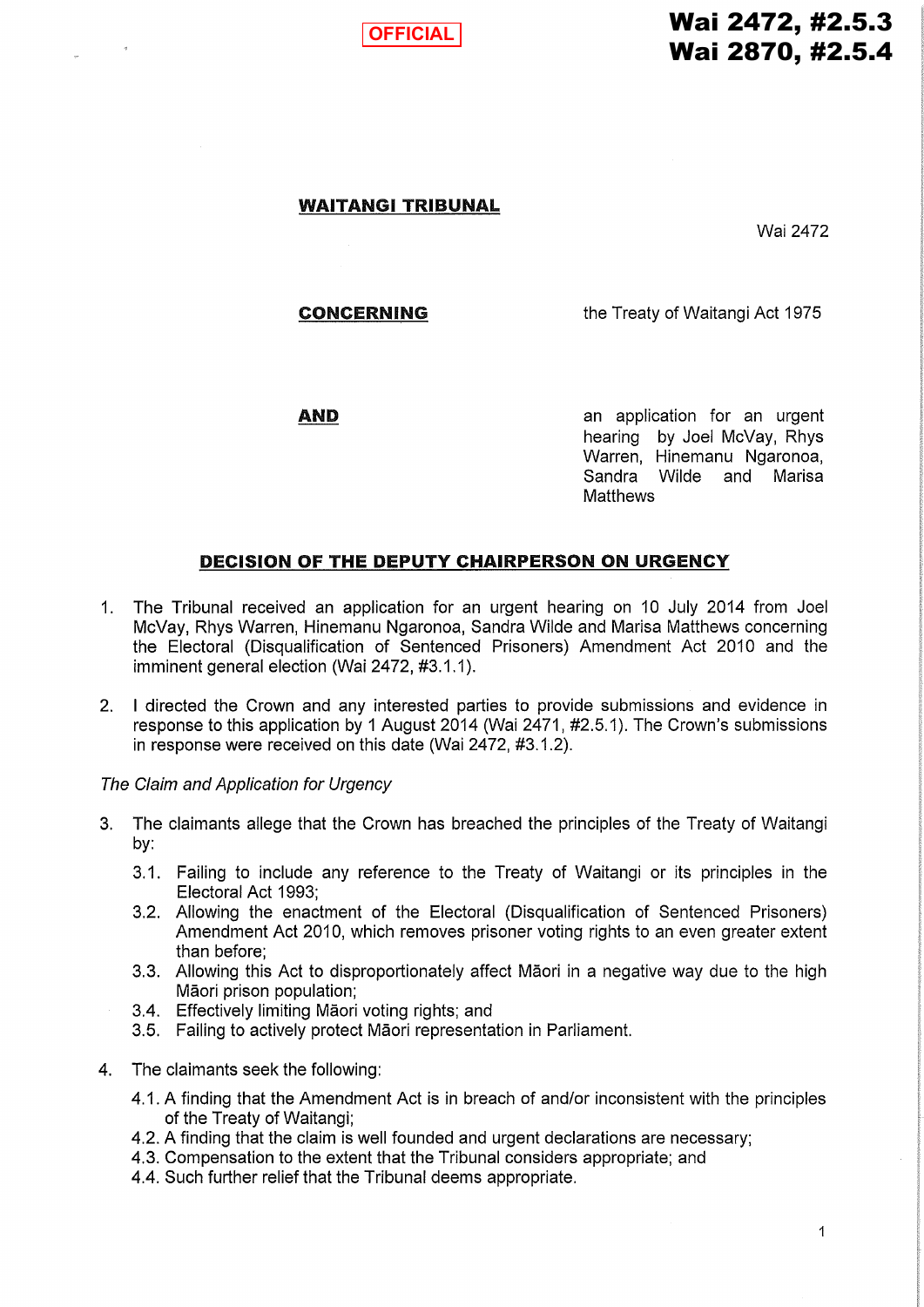5. The claimants sought an urgent hearing of their claim. They submitted that they and Maori generally are likely to have their rights irretrievably prejudiced or jeopardised if an urgent hearing is not scheduled before the general election on 20 September 2014. Further, the claimants submitted that if there is no consideration and/or adjudication of the claimants voting rights under the Treaty of Waitangi, then there is no alternative remedy to redress the fundamental right of self-determination.

#### Crown Response

- 6. In its response the Crown opposed the application for urgency on the basis that the grounds for an urgent inquiry have not been made out. Specifically, the Crown submitted that:
	- 6.1. Although the applicants contend that the imminent general election gives rise to the need for an urgent inquiry, the application is belated, it was filed on 10 July 2014 in respect of legislation that has been in effect since 16 December 2010;
	- 6.2. In any event, urgency does not facilitate the applicants' ultimate goal of legislative change as this cannot realistically occur before the general election;
	- 6.3. The applicants are presently pursuing an alternative remedy through the High Court; and
	- 6.4. The applicants have not demonstrated that there will be significant and irreversible prejudice if the claim is not heard urgently.

## Urgency Criteria

- 7. The Guide to Practice and Procedure of the Waitangi Tribunal sets out the criteria it will consider in determining whether or not to grant an application for an urgent hearing. Of particular importance are the following:
	- the claimants must be able to demonstrate that they are suffering, or are likely to suffer, significant and irreversible prejudice as a result of current or pending Crown actions or policies;
	- that there is no alternative remedy that, in the circumstances, it would be reasonable for the claimants to exercise; and
	- that the claimants can demonstrate that they are ready to proceed to an urgent hearing.
- 8. The Tribunal may also consider the following factors:
	- whether the claim or claims challenge an important current or pending Crown action or policy;
	- whether an injunction has been issued by the courts on the basis that the claimants have submitted to the Tribunal the claim or claims for which urgency has been sought; and
	- whether there are any other grounds justifying urgency.
- 9. The Tribunal has stated on a number of occasions that it will only grant an urgent hearing in exceptional cases and where it is satisfied that adequate grounds for urgency have been made out. The applicant must establish that there is an exceptional case that warrants the diversion of the Tribunal's resources from other inquiries and priorities to conduct an urgent inquiry into their claim.

#### Tribunal Decision

10. The applicants are effectively seeking legislative change prior to the imminent general election on 20 September 2014. I tend to agree with the Crown that an urgent hearing of the applicants' claim will not facilitate their ultimate goal of legislative change prior to this date. The House of Representatives rose on 31 July 2014 and Parliament will be dissolved on 14 August 2014.